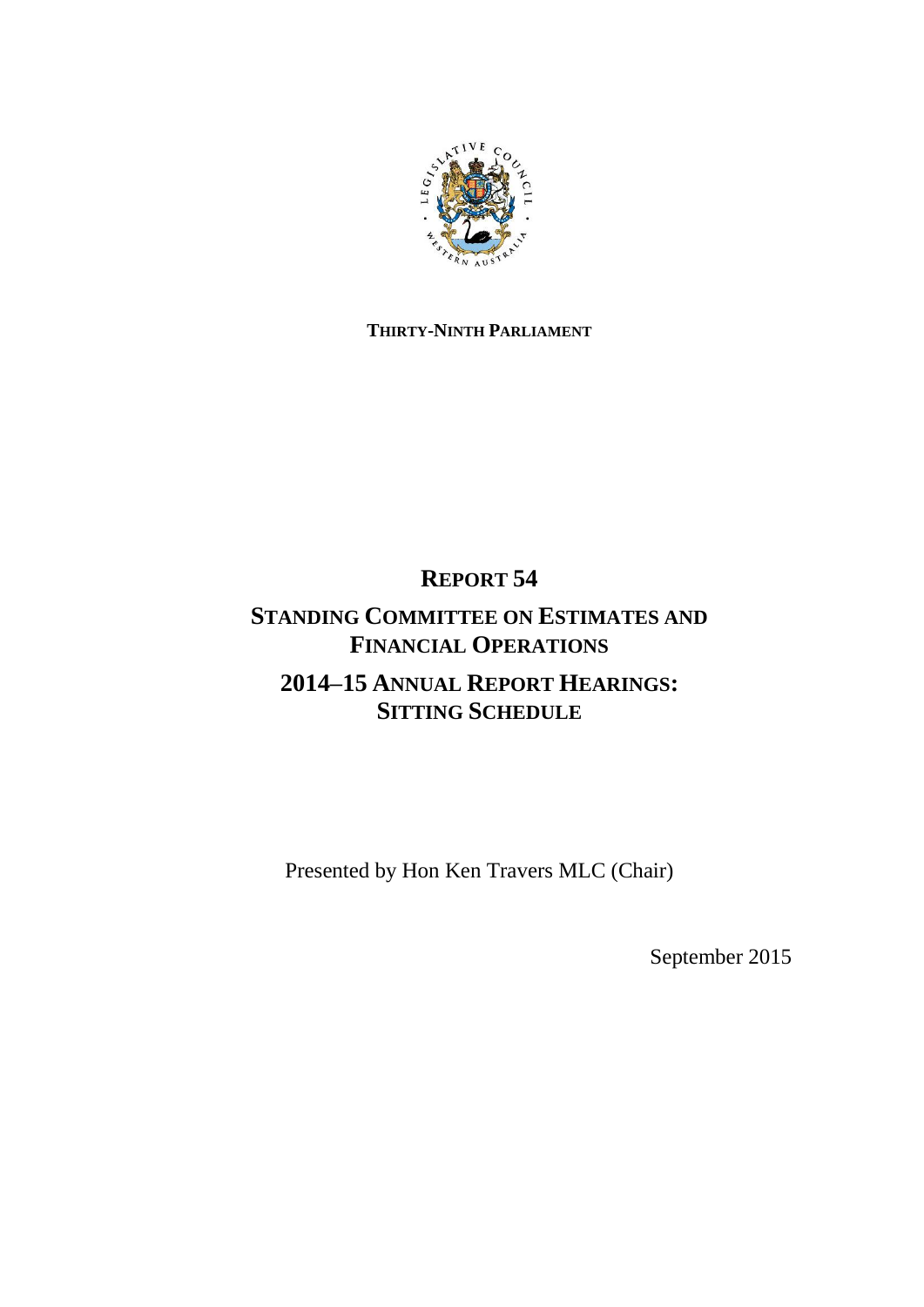## **STANDING COMMITTEE ON ESTIMATES AND FINANCIAL OPERATIONS**

#### **Date first appointed:**

30 June 2005

#### **Terms of Reference:**

The following is an extract from Schedule 1 of the Legislative Council Standing Orders:

#### "**3. Standing Committee on Estimates and Financial Operations**

- 3.1 An *Estimates and Financial Operations Committee* is established.
- 3.2 The Committee consists of 5 Members, 3 of whom shall be non-government Members.
- 3.3 The functions of the Committee are to
	- (a) consider and report on
		- (i) the estimates of expenditure laid before the Council each year;
		- (ii) any matter relating to the financial administration of the State; and
		- (iii) any bill or other matter relating to the foregoing functions referred by the Council; and
	- (b) consult regularly with the Auditor General."

#### **Members as at the time of this inquiry:**

| Hon Ken Travers MLC (Chair) | Hon Peter Katsambanis MLC (Deputy Chair) |
|-----------------------------|------------------------------------------|
| Hon Liz Behjat MLC          | Hon Alanna Clohesy MLC                   |
| Hon Rick Mazza MLC          |                                          |

#### **Staff as at the time of this inquiry:**

| Michael Ryan (Advisory Officer) | Andrew Hawkes (Advisory Officer) |
|---------------------------------|----------------------------------|
| Mark Warner (Committee Clerk)   |                                  |

#### **Address:**

Parliament House, Perth WA 6000, Telephone (08) 9222 7300 lcefoc@parliament.wa.gov.au Website: http://www.parliament.wa.gov.au

**ISBN** [978-1-925149-33-3](https://www.myidentifiers.com.au/myaccount_manageisbns_titlereg?isbn=978-1-925149-33-3&icon_type=new)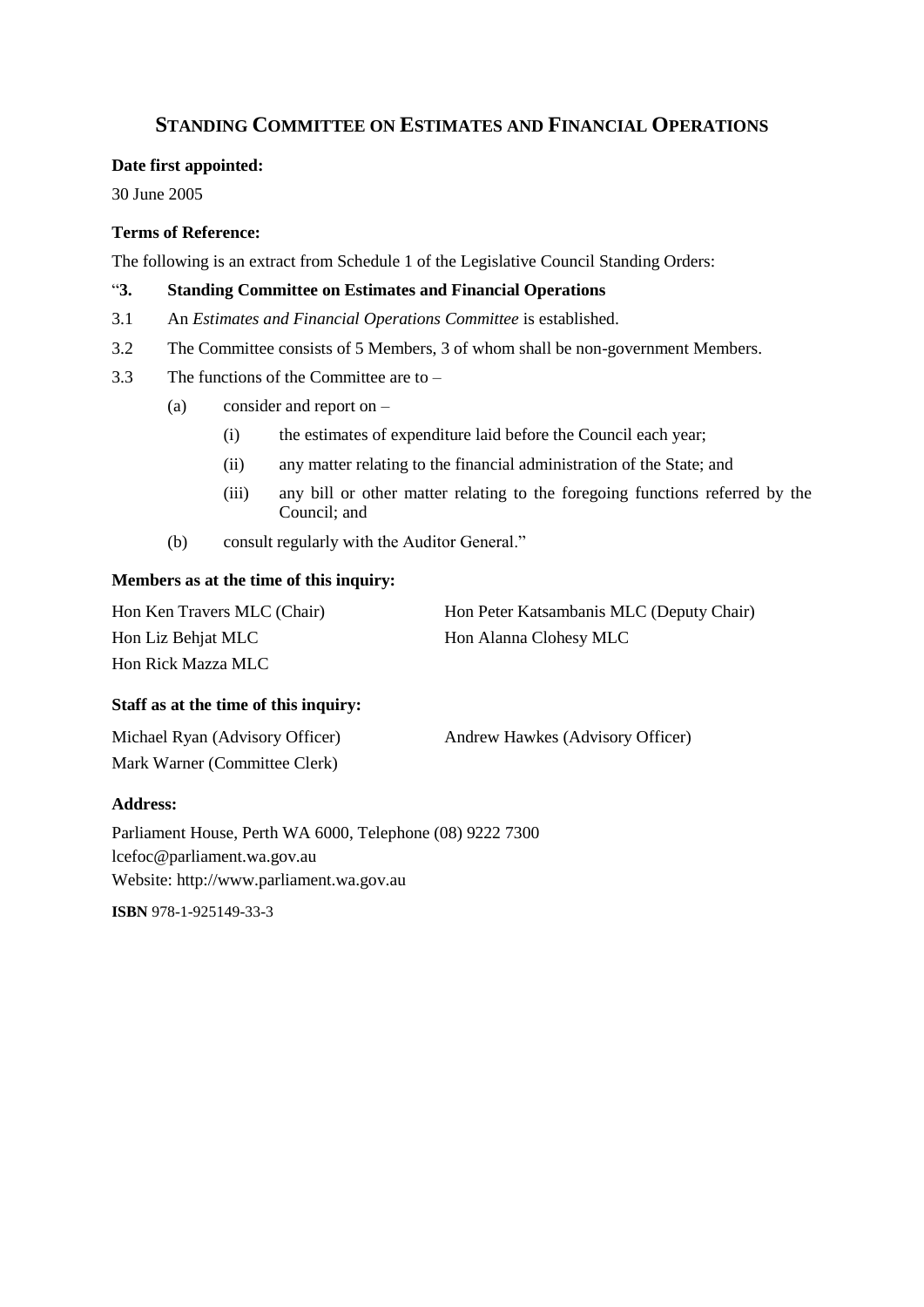#### **REPORT OF THE STANDING COMMITTEE ON ESTIMATES AND FINANCIAL OPERATIONS**

#### **REPORT 54: 2014–15 ANNUAL REPORT HEARINGS: SITTING SCHEDULE**

#### **1 TIMETABLE FOR THE 2014–15 ANNUAL REPORT HEARINGS**

- 1.1 The Standing Committee on Estimates and Financial Operations will conduct Annual Report hearings from **Monday, 7 December 2015 to Thursday, 10 December 2015** inclusive.
- 1.2 The Committee has not yet determined which departments/agencies will be invited to attend the hearings. The Committee will report to the Legislative Council when these details are finalised.
- 1.3 Members of the Legislative Council are invited to submit questions prior to hearings to Committee staff by **noon, Monday, 12 October 2015**. Questions may be submitted regarding any department/agency.
- 1.4 The procedure for Members of the Legislative Council who are not Members of this Committee providing questions prior to hearings is:
	- Questions must clearly identify:
		- o the name of the Member asking the question; and
		- o the correct name of the department/agency required to answer the question.
	- Member questions prior to hearings must comply with the format set out in Appendix 1.
	- Each Member may provide a maximum of two pages of questions to each department/agency.
	- Questions must be provided by e-mail to [lcefoc@parliament.wa.gov.au.](mailto:lcefoc@parliament.wa.gov.au)
- 1.5 The Committee will request that answers from departments/agencies be returned to Committee staff by **noon, Monday, 9 November 2015**. The Committee expects to make these answers public no later than the week commencing 30 November 2015.
- 1.6 The Committee welcomes Member participation in its Annual Report hearings.

He Tiver

**Hon Ken Travers MLC Chair**

**17 September 2015**